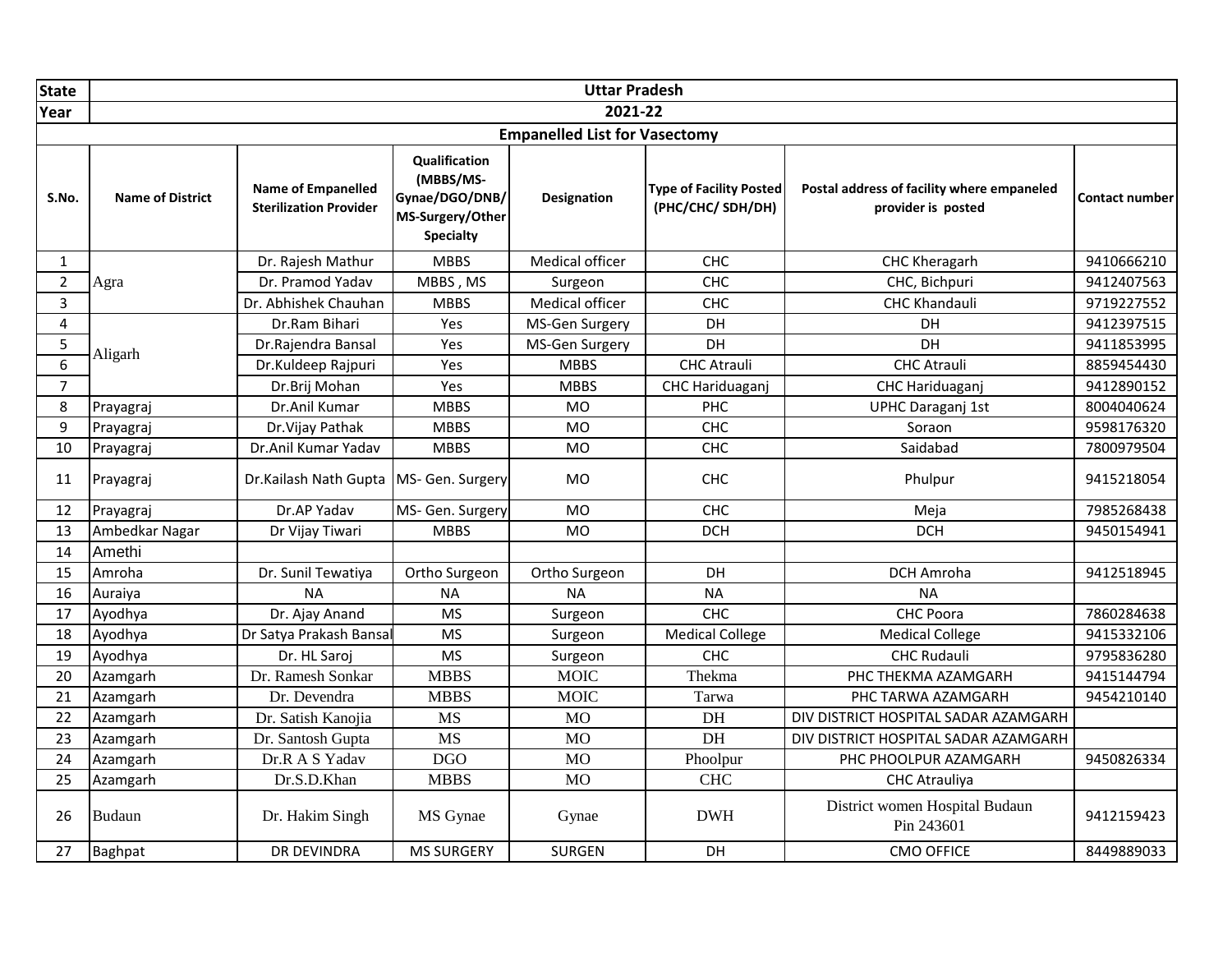| <b>State</b> |                         |                                                            |                                                                                      | <b>Uttar Pradesh</b>                 |                                                    |                                                                  |                       |
|--------------|-------------------------|------------------------------------------------------------|--------------------------------------------------------------------------------------|--------------------------------------|----------------------------------------------------|------------------------------------------------------------------|-----------------------|
| Year         |                         |                                                            |                                                                                      | 2021-22                              |                                                    |                                                                  |                       |
|              |                         |                                                            |                                                                                      | <b>Empanelled List for Vasectomy</b> |                                                    |                                                                  |                       |
| S.No.        | <b>Name of District</b> | <b>Name of Empanelled</b><br><b>Sterilization Provider</b> | Qualification<br>(MBBS/MS-<br>Gynae/DGO/DNB/<br>MS-Surgery/Other<br><b>Specialty</b> | <b>Designation</b>                   | <b>Type of Facility Posted</b><br>(PHC/CHC/SDH/DH) | Postal address of facility where empaneled<br>provider is posted | <b>Contact number</b> |
| 28           | Baghpat                 | DR JITENDRA YADAV                                          | <b>MS SURGERY</b>                                                                    | <b>SURGEN</b>                        | DH                                                 | <b>CMO OFFICE</b>                                                | 9719014796            |
| 29           | Baghpat                 | DR GURU CHARAN                                             | <b>MS SURGERY</b>                                                                    | SURGEN                               | CHC                                                | <b>CMO OFFICE</b>                                                | 9259162699            |
| 30           | Bahraich                | Dr R K Basant                                              | Surgeon                                                                              | Surgeon                              | DH Male                                            | <b>DH</b> Hospital Bahraich                                      | 9889815629            |
| 31           | Bahraich                | Dr Pankaj Srivastwa                                        | Surgeon                                                                              | Surgeon                              | DH Male                                            | <b>DH</b> Hospital Bahraich                                      | 9473691448            |
| 32           | Bahraich                | Dr Anil Kumar                                              | <b>DGO</b>                                                                           | <b>DGO</b>                           | CHC Kaisarganj                                     | CHC Kaisrganj BRH                                                | 9918021592            |
| 33           | <b>Ballia</b>           | Dr. Naveen Kumar Singh                                     | <b>MBBS</b>                                                                          | <b>MO</b>                            | CHC Sonbarsa                                       | DH & CHC Sonbarsha                                               | 9415481625            |
| 34           | Ballia                  | Dr. R. N. upadhyay                                         | Ms-surgery                                                                           | Seniour consultant                   | <b>District Male Hospital</b>                      | <b>District Male Hospital</b>                                    | 9415248387            |
| 35           | <b>Ballia</b>           | Dr Chandra Prakash<br>Pandey                               | MS- Gen. Surgery                                                                     | <b>MO</b>                            | <b>CHC AGAUR</b>                                   | <b>CHC AGAUR</b>                                                 | 7839287099            |
| 36           | <b>Ballia</b>           | Dr S.K Tiwari                                              | <b>MBBS</b>                                                                          | <b>ACMO</b>                          | <b>BPHC</b> Bansdeeh                               | <b>BPHC</b> Bansdeeh                                             | 9451159292            |
| 37           | Balrampur               | Dr. Arun                                                   | MS-Surgery                                                                           | <b>MS</b>                            | <b>DCH</b>                                         | <b>DCH</b>                                                       | 9651684516            |
| 38           | Banda                   | Dr. Ramendra Kumar                                         | MBBS, MS                                                                             | <b>MO</b>                            | DH banda                                           | DH banda                                                         | 6387049706            |
| 39           | Barabanki               | Dr.Aeet Kr Singh                                           | MS Surgeon                                                                           | Surgeon                              | <b>CHC</b>                                         | <b>CHC DEWA</b>                                                  | 9793272578            |
| 40           | <b>Bareilly</b>         | Dr. A.A. Ansari                                            | <b>MS</b>                                                                            | <b>SURGEON</b>                       | CMO Office, Bareilly                               | DMH, Bareilly                                                    | 9719291723            |
| 41           | <b>Bareilly</b>         | Dr. J.P. Morya                                             | <b>MS</b>                                                                            | <b>SURGEON</b>                       | CHC Baheri, Bareilly                               | CHC Baheri, Bareilly                                             | 9412417914            |
| 42           | <b>Bareilly</b>         | Dr. A. K. Gupta                                            | <b>MS</b>                                                                            | <b>SURGEON</b>                       | DH, Bareilly                                       | DH, Bareilly                                                     | 9415175773            |
| 43           | <b>Bareilly</b>         | Dr. M. P. Singh                                            | <b>MS</b>                                                                            | <b>SURGEON</b>                       | DH, Bareilly                                       | DH, Bareilly                                                     | 9837022855            |
| 44           | <b>Basti</b>            | Dr. Alok.Verma                                             | MS-Surgery                                                                           | Surgeon                              | DH                                                 | DH Basti                                                         | 9935021393            |
| 45           | Bhadohi                 | Dr. Dheeraj Prakash                                        | MS-Surgery                                                                           | Surgeon                              | <b>DCH</b>                                         | DH Gyanpur                                                       | 9415268154            |
| 46           | Bhadohi                 | Dr. Susheel Kumar Gupta                                    | MS-Surgery                                                                           | Surgeon                              | <b>DCH</b>                                         | Maharaja Balwant Singh Gov. Hospital<br>Bhadohi                  | 9935145607            |
| 47           | Bhadohi                 | Dr. Sameer Upadhya                                         | <b>DGO</b>                                                                           | <b>MO</b>                            | CHC                                                | CHC Bhadohi                                                      | 9721107288            |
| 48           | <b>Bhadohi</b>          | DR. Vivek Singh                                            | <b>MBBS</b>                                                                          | Surgeon                              | <b>DCH</b>                                         | MCS DCH Gyanpur                                                  | 8005225005            |
| 49           | Bhadohi                 | Dr. Rahul Diwedi                                           | <b>MBBS</b>                                                                          | <b>MO</b>                            | CHC                                                | <b>CHC</b> Aurai                                                 | 9161440088            |
| 50           | Bijnor                  | Dr. Naresh Johri                                           | <b>MS</b>                                                                            | Surgeon                              | DH                                                 | District Combined Hospital Bijnor                                | 9837965879            |
| 51           | Bijnor                  | Dr. Arun Panday                                            | <b>MS</b>                                                                            | <b>CMS Male Surgeon</b>              | DH                                                 | District Combined Hospital Bijnor                                | 9412079072            |
| 52           | Bulandshahar            | Dr A.K. Bhandari                                           | <b>MBBS</b>                                                                          | <b>ACMO</b>                          |                                                    | <b>CMO OFFICE</b>                                                | 9410814579            |
| 53           | Bulandshahar            | Dr. Ajay Kumar patel                                       | <b>MBBS</b>                                                                          | Anest.                               | KMC                                                | KMC                                                              | 9536618422            |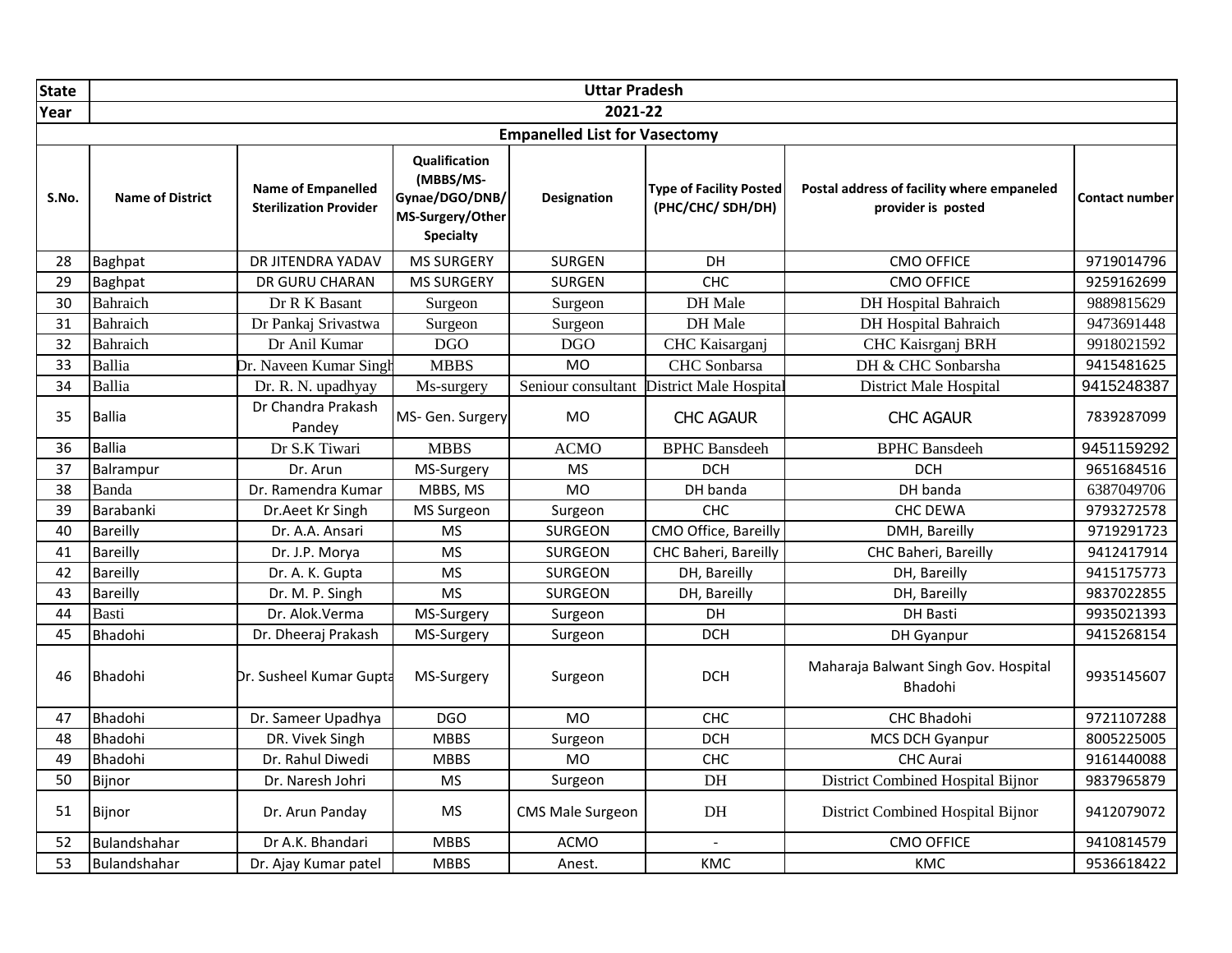| <b>State</b> |                         |                                                     |                                                                                      | <b>Uttar Pradesh</b>                 |                                                    |                                                                  |                       |
|--------------|-------------------------|-----------------------------------------------------|--------------------------------------------------------------------------------------|--------------------------------------|----------------------------------------------------|------------------------------------------------------------------|-----------------------|
| Year         |                         |                                                     |                                                                                      | 2021-22                              |                                                    |                                                                  |                       |
|              |                         |                                                     |                                                                                      | <b>Empanelled List for Vasectomy</b> |                                                    |                                                                  |                       |
| S.No.        | <b>Name of District</b> | Name of Empanelled<br><b>Sterilization Provider</b> | Qualification<br>(MBBS/MS-<br>Gynae/DGO/DNB/<br>MS-Surgery/Other<br><b>Specialty</b> | Designation                          | <b>Type of Facility Posted</b><br>(PHC/CHC/SDH/DH) | Postal address of facility where empaneled<br>provider is posted | <b>Contact number</b> |
| 54           | Bulandshahar            | Dr. Gaurav Saxena                                   | <b>MBBS</b>                                                                          | <b>MOIC</b>                          | CHC                                                | <b>CHC Danpur</b>                                                | 9927309146            |
| 55           | Chitrakoot              | Dr. Ramakant Chauriha                               | MBBS, DGO                                                                            | <b>ACMO</b>                          | <b>CMO OFFICE</b>                                  | <b>CMO OFFICE</b>                                                | 9415182131            |
| 56           | Chitrakoot              | Dr. Rafiq Ansari                                    | MBBS, DGO                                                                            | Gynocologist                         | <b>DCH</b>                                         | <b>DCH</b>                                                       | 8318930479            |
| 57           | Chitrakoot              | Dr. R.K. Katiyar                                    | MS, Gen. Surgery                                                                     | <b>Senior Consultant</b>             | <b>DCH</b>                                         | <b>DCH Chitrakoot</b>                                            | 9140496967            |
| 58           | Deoria                  | Dr. N.P Singh                                       | <b>MBBS</b>                                                                          | MOI/C                                | PHC                                                | <b>Bhatni</b>                                                    | 9415320108            |
| 59           | Deoria                  | Dr. Murari Rai                                      | <b>MBBS</b>                                                                          | <b>MO</b>                            | <b>CHC</b>                                         | Bhatpar rani                                                     | 7081672435            |
| 60           | Deoria                  | Dhirendra Kumar Chau                                | <b>MBBS</b>                                                                          | <b>MO</b>                            | <b>PHC</b>                                         | Baitalpur                                                        | 9161336209            |
| 61           | Deoria                  | Dr. Brahma Nand Giri                                | <b>MBBS</b>                                                                          | <b>MO</b>                            | <b>CHC</b>                                         | Gauri Bazar                                                      | 8004918188            |
| 62           | Deoria                  | Dr. Dharmendra Singh                                | <b>MBBS</b>                                                                          | <b>MO</b>                            | PHC                                                | Rudrapur                                                         | 9452450588            |
| 63           | Deoria                  | Dr. Shambhu                                         | <b>MBBS</b>                                                                          | <b>MO</b>                            | <b>CHC</b>                                         | Deshi Deoria                                                     | 9670795324            |
| 64           | Deoria                  | Dr. Ranjeet Kushwaha                                | <b>MBBS</b>                                                                          | MOI/C                                | PHC                                                | Bhagalpur                                                        | 9648282628            |
| 65           | Deoria                  | Dr. Awadhesh Prasad                                 | <b>MBBS</b>                                                                          | <b>MO</b>                            | <b>CHC</b>                                         | Tarkulwa                                                         | 9335028921            |
| 66           | Deoria                  | Dr. Rakesh Kumar                                    | <b>MS</b>                                                                            | Surgeon                              | DH                                                 | Deoria                                                           | 9415381389            |
| 67           | Deoria                  | Dr. Ajay Shahi                                      | <b>MS</b>                                                                            | Surgeon                              | CHC                                                | Patherdeva                                                       | 9415312126            |
| 68           | Deoria                  | Dr. Y P Yadav                                       | <b>MS</b>                                                                            | Surgeon                              | <b>DWH</b>                                         | Deoria                                                           | 9918920563            |
| 69           | Deoria                  | Dr. Ajeet Gautam                                    | <b>MS</b>                                                                            | Surgeon                              | <b>CHC</b>                                         | Tarkulwa                                                         | 9179885324            |
| 70           | Etah                    | Dr. Rajesh Sharma                                   | <b>DGO</b>                                                                           | <b>DTO</b>                           | CMO Office                                         | <b>NA</b>                                                        | 8979014557            |
| 71           | <b>ETAWAH</b>           | Dr. Anil Kumar                                      | MBBS, MS                                                                             | <b>SURGEON</b>                       | <b>DWH</b>                                         | <b>DWH Etawah</b>                                                | 9412157128            |
| 72           | Farrukhabad             | Dr. Arif Siddiqi                                    | <b>MBBS</b>                                                                          | <b>MOIC</b>                          | <b>CHC</b>                                         | Civil Hospital Lingiganj, Farrukhabad                            | 9450079709            |
| 73           | Fatehpur                | Dr. Sunil Kumar                                     | Surgeon                                                                              | <b>MS</b>                            | <b>CHC</b>                                         | CHC Bindki Fatehpur                                              | 9839379512            |
| 74           | Fatehpur                | Dr. Naresh Vishal                                   | Surgeon                                                                              | <b>MS</b>                            | DH                                                 | District Male Hospital Fatehpur                                  | 9919484951            |
| 75           | Fatehpur                | Dr.Pankaj Gupta                                     | <b>MBBS</b>                                                                          | <b>MO</b>                            | <b>APHC</b>                                        | <b>APHC Ghazipur</b>                                             | 9532098789            |
| 76           | Fatehpur                | Dr.Neeraj Gupta                                     | <b>MBBS</b>                                                                          | <b>MO</b>                            | <b>NPHC</b>                                        | <b>CHC Bindki</b>                                                | 8726032051            |
| 77           | Fatehpur                | Dr.Krishnakant Singh                                | MBBS                                                                                 | <b>MO</b>                            | PHC                                                | PHC Ashothar                                                     | 9336695992            |
| 78           | Fatehpur                | Dr. Vipul Shukla                                    | <b>MBBS</b>                                                                          | <b>MO</b>                            | <b>PHC</b>                                         | PHC Gopalganj                                                    | 9559376948            |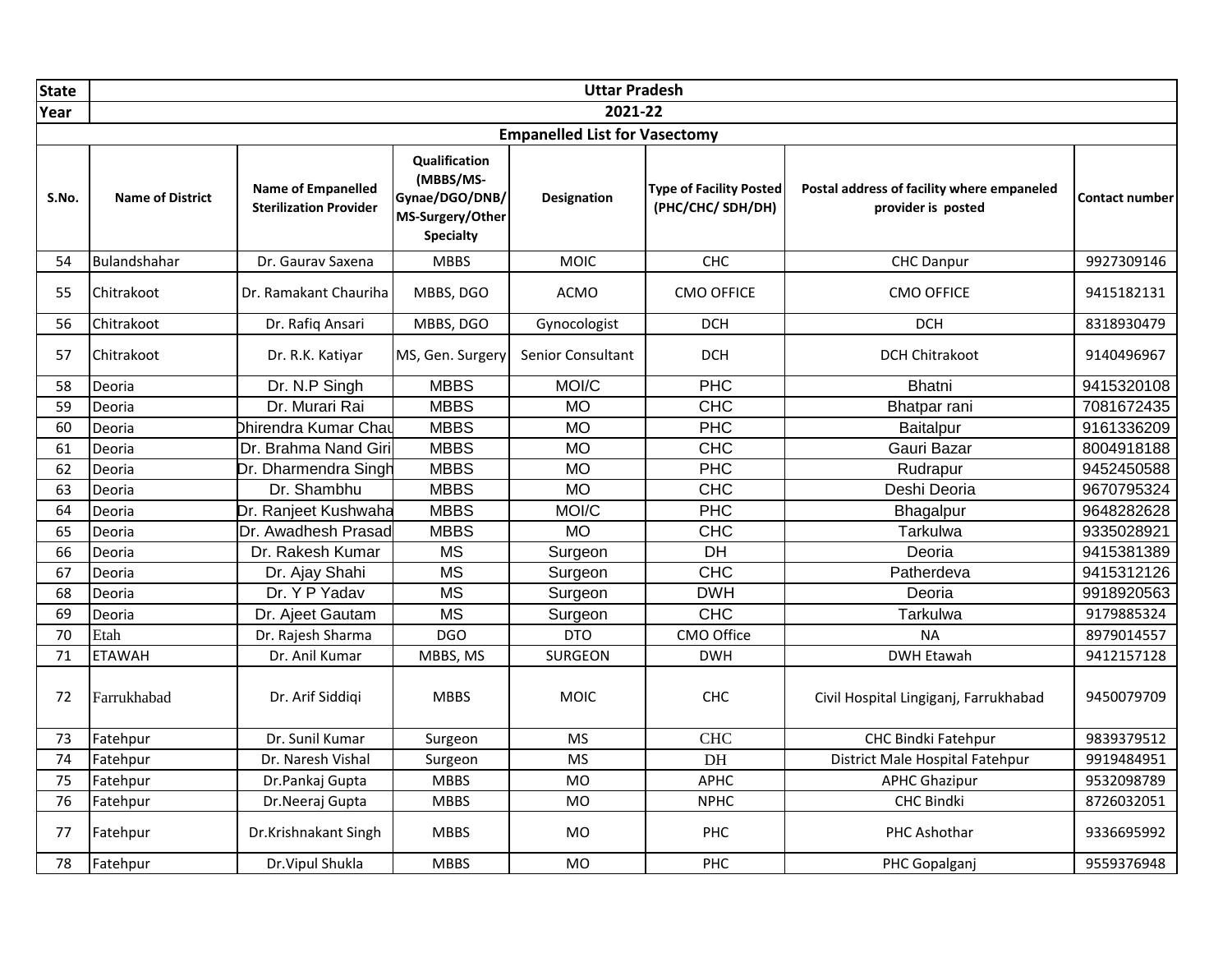| <b>State</b> |                         |                                                            |                                                                                      | <b>Uttar Pradesh</b>                 |                                                    |                                                                                            |                       |
|--------------|-------------------------|------------------------------------------------------------|--------------------------------------------------------------------------------------|--------------------------------------|----------------------------------------------------|--------------------------------------------------------------------------------------------|-----------------------|
| Year         |                         |                                                            |                                                                                      | 2021-22                              |                                                    |                                                                                            |                       |
|              |                         |                                                            |                                                                                      | <b>Empanelled List for Vasectomy</b> |                                                    |                                                                                            |                       |
| S.No.        | <b>Name of District</b> | <b>Name of Empanelled</b><br><b>Sterilization Provider</b> | Qualification<br>(MBBS/MS-<br>Gynae/DGO/DNB/<br>MS-Surgery/Other<br><b>Specialty</b> | <b>Designation</b>                   | <b>Type of Facility Posted</b><br>(PHC/CHC/SDH/DH) | Postal address of facility where empaneled<br>provider is posted                           | <b>Contact number</b> |
| 79           | Fatehpur                | Dr.Jay Prakash                                             | <b>MBBS</b>                                                                          | <b>MO</b>                            | <b>CHC</b>                                         | CHC Jahanabad                                                                              | 9457486313            |
| 80           | Fatehpur                | Dr. Amlesh Joshi                                           | <b>MBBS</b>                                                                          | <b>MO</b>                            | <b>PHC</b>                                         | PHC Gopalganj                                                                              | 9565248218            |
| 81           | Fatehpur                | Dr. Kaleem                                                 | <b>MBBS</b>                                                                          | <b>MO</b>                            | CHC                                                | <b>CHC Khakheru</b>                                                                        | 9670431731            |
| 82           | Firozabad               | Dr. Rajveer Singh                                          | MS-Surgery                                                                           | MS-Surgery                           | <b>DH</b>                                          | Medical Collage Firozabad                                                                  | 9412330834            |
| 83           | Firozabad               | Dr. R. P. Singh                                            | MS-Surgery                                                                           | MS-Surgery                           | DH                                                 | DH                                                                                         | 9837153822            |
| 84           | <b>GB Nagar</b>         | Dr. Arvind Kumar Vaish MS- Gen. Surgery                    |                                                                                      | Surgeon                              | <b>CHC Badalpur</b>                                | Lt. shri mangalsen samudaiyk swasth kendra<br>Badalpur, Dadri Road, Gautam Buddha<br>Nagar | 8860507553            |
| 85           | <b>GB Nagar</b>         | Dr. Rahul Verma                                            | MS- Gen. Surgery                                                                     | Surgeon                              | CHC Dadha                                          | CHC Dadha, Gr. Noida                                                                       | 9818899771            |
| 86           | <b>GB Nagar</b>         | Dr. P.K.Das                                                | MS- Gen. Surgery                                                                     | Surgeon                              | <b>DCH GB Nagar</b>                                | District Combined Hosptal, Sec-30 Noida                                                    | 9990665550            |
| 87           | <b>GB Nagar</b>         | Dr. Shabih Mazhar                                          | MS- Gen. Surgery                                                                     | Surgeon                              | <b>CHC Bhangel</b>                                 | CHC Bhangel, Sec-82 Noida                                                                  | 999942444             |
| 88           | <b>GB Nagar</b>         | Dr. Rajendra                                               | MS- Gen. Surgery                                                                     | Surgeon                              | <b>DCH GB Nagar</b>                                | District Combined Hosptal, Sec-30 Noida                                                    | 9999764421            |
| 89           | Ghaziabad               | Dr. G.P. Mathuria                                          | MBBS, MS                                                                             | Dy CMO                               | CMO Office                                         | CMO Office                                                                                 | 9953123012            |
| 90           | Ghazipur                | Dr Ashutosh Gupta                                          | <b>MBBS</b>                                                                          | <b>MO</b>                            | PHC Tajpur                                         | Yes                                                                                        | 8604512022            |
| 91           | Ghazipur                | Dr Gulab Singh                                             | <b>MBBS</b>                                                                          | <b>MO</b>                            | <b>DWH Ghazipur</b>                                | Yes                                                                                        | 9532427508            |
| 92           | Gonda                   | Dr. V.K. Gupta                                             | MS-Surgery                                                                           | Surgeon                              | <b>District Hospital</b>                           | Station Road, Gonda, U.P.Pincode 271001                                                    | 9839034964            |
| 93           | Gorakhpur               | Dr. Dhananjay Kumar                                        | $M.\overline{S}$                                                                     | Surgeon                              | <b>CHC Pipraiech</b>                               | <b>CHC Pipraiech</b>                                                                       | 9415314596            |
| 94           | Gorakhpur               | Dr. Awadhesh                                               | M.S.                                                                                 | Surgeon                              | CHC Jungle Kauriya                                 | CHC Jungle Kauriya                                                                         | 7523047597            |
| 95           | Gorakhpur               | Dr. Shivmuniram                                            | <b>DGO</b>                                                                           | Surgeon                              | <b>DWH</b>                                         | <b>DWH Gorakhpur</b>                                                                       | 9415392804            |
| 96           | Gorakhpur               | Dr. Virendra Kumar                                         | M.S.                                                                                 | Surgeon                              | CHC Harnahi                                        | <b>CHC Harnahi</b>                                                                         | 9453187068            |
| 97           | Gorakhpur               | Dr. N.LKushwaha                                            | MBBS. Ortho                                                                          | Superintedent                        | <b>CHC Pipraiech</b>                               | <b>CHC Pipraiech</b>                                                                       | 8887574012            |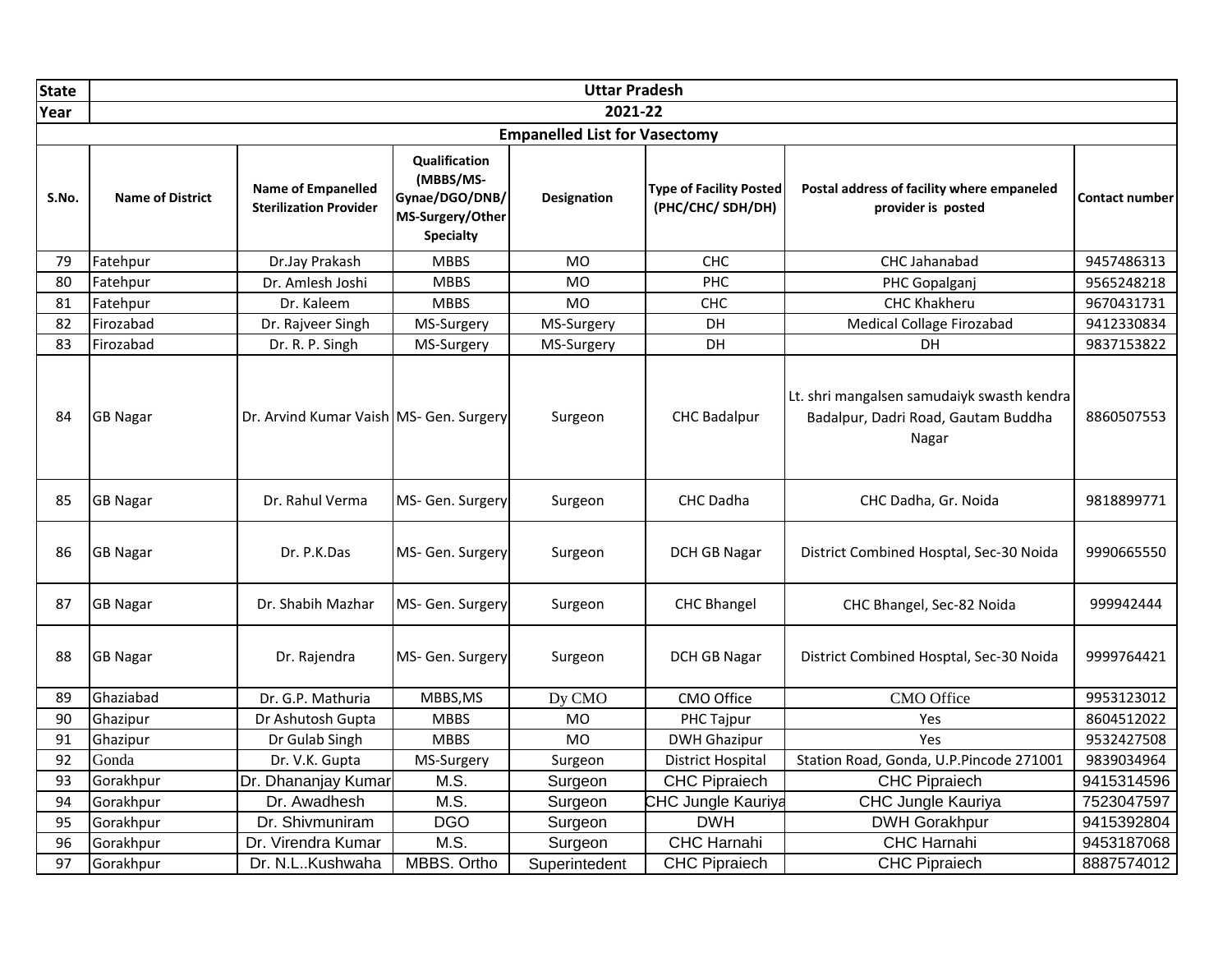| State |                         |                                                     |                                                                                      | <b>Uttar Pradesh</b>                 |                                                    |                                                                  |                       |
|-------|-------------------------|-----------------------------------------------------|--------------------------------------------------------------------------------------|--------------------------------------|----------------------------------------------------|------------------------------------------------------------------|-----------------------|
| Year  |                         |                                                     |                                                                                      | 2021-22                              |                                                    |                                                                  |                       |
|       |                         |                                                     |                                                                                      | <b>Empanelled List for Vasectomy</b> |                                                    |                                                                  |                       |
| S.No. | <b>Name of District</b> | Name of Empanelled<br><b>Sterilization Provider</b> | Qualification<br>(MBBS/MS-<br>Gynae/DGO/DNB/<br>MS-Surgery/Other<br><b>Specialty</b> | Designation                          | <b>Type of Facility Posted</b><br>(PHC/CHC/SDH/DH) | Postal address of facility where empaneled<br>provider is posted | <b>Contact number</b> |
| 98    | Hamirpur                | . Brajendra Singh Rajpo                             | <b>MBBS</b>                                                                          | <b>MOIC</b>                          | CHC                                                | Muskura                                                          | 8765891805            |
| 99    | Hamirpur                | Dr. Vinay Prakesh                                   | <b>MS</b>                                                                            | <b>CMS</b>                           | <b>DMH</b>                                         | Hamirpur                                                         | 9415157410            |
| 100   | Hapur                   | Dr. Sunil Kumar Gupta                               | <b>MBBS</b>                                                                          | <b>MO</b>                            | <b>CHC</b>                                         | <b>CHC Pilkhuwa</b>                                              | 9958393346            |
| 101   | Hapur                   | Dr. Ranjeet Singh Arya                              | <b>MBBS</b>                                                                          | <b>MO</b>                            | <b>CHC</b>                                         | <b>CHC Dhaolana</b>                                              | 9582059293            |
| 102   | Hapur                   | Dr. Pramod Kumar                                    | <b>MBBS</b>                                                                          | <b>MO</b>                            | <b>CHC</b>                                         | CHC Pilkhuwa                                                     | 9811137227            |
| 103   | Hardoi                  | Dr. Surjeet Singh                                   | MS- Gen. Surgery                                                                     | Surgeon                              | <b>DMH</b>                                         | <b>DMH Hardoi</b>                                                | 9415514134            |
| 104   | Hardoi                  | Dr. Ashok Priyadarshi                               | MS- Gen. Surgery                                                                     | Surgeon                              | <b>DMH</b>                                         | <b>DMH Hardoi</b>                                                | 9450377992            |
| 105   | Hardoi                  | Dr. Masood Alam                                     | MS- Gen. Surgery                                                                     | Surgeon                              | <b>CHC Sandila</b>                                 | <b>CHC</b> Sandila                                               | 9335764317            |
| 106   | Hardoi                  | Dr. Navneet Anand                                   | MS- Gen. Surgery                                                                     | <b>MO</b>                            | Trauma center                                      | Trauma center                                                    | 9415066419            |
| 107   | Hardoi                  | Dr. Arvind Mishra                                   | <b>MBBS</b>                                                                          | <b>MOIC</b>                          | <b>CHC Mallawan</b>                                | <b>CHC Mallawan</b>                                              | 9455501141            |
| 108   | Hardoi                  | Dr.Pankaj Mishra                                    | <b>MBBS</b>                                                                          | <b>MO</b>                            | CHC Sursa                                          | CHC Sursa                                                        | 9565834371            |
| 109   | <b>Hathras</b>          | Dr. Vijendra Singh                                  | <b>MBBS</b>                                                                          | <b>ACMO</b>                          | <b>CMO OFFICE</b>                                  | <b>CMO OFFICE HATHRAS</b>                                        | 75500554440           |
| 110   | Hathras                 |                                                     |                                                                                      |                                      |                                                    |                                                                  |                       |
| 111   | <b>Hathras</b>          | Dr.Rajneesh Yadav                                   | <b>MBBS</b>                                                                          | <b>MOIC</b>                          | CHC                                                | <b>SIKANDRA RAO</b>                                              | 8394038939            |
| 112   | <b>Hathras</b>          | Dr.Rahul Goswami                                    | <b>MBBS</b>                                                                          | <b>MO</b>                            | PHC                                                | <b>MAHO</b>                                                      | 9927069700            |
| 113   | <b>Hathras</b>          | Dr.Amit Agarwal                                     | <b>MBBS</b>                                                                          | <b>MO</b>                            | CHC                                                | <b>CHC SADABAD</b>                                               | 9149340768            |
| 114   | Hathras                 | Dr. Anil Maurya                                     | <b>MBBS</b>                                                                          | <b>MO</b>                            | DH                                                 | District Bangla Hospital                                         | 8126415589            |
| 115   | Jalaun                  | Dr.Idreesh Mohd                                     | <b>MBBS</b>                                                                          | <b>MOIC</b>                          | <b>BPHC</b>                                        | PHC DAKOR                                                        | 8853055444            |
| 116   | Jalaun                  | Dr. M.K Verma                                       | MBBS DGO                                                                             | <b>Medical Officer</b>               | DH                                                 | <b>DWH</b>                                                       | 9839547375            |
| 117   | Jalaun                  | Dr. Ashok Chak                                      | <b>MBBS</b>                                                                          | <b>MOIC</b>                          | CHC                                                | <b>CHC KADAURA</b>                                               | 9198998289            |
| 118   | Jaunpur                 | Dr. Anil Kumar Sharma                               | <b>MS Surgery</b>                                                                    | Surgeon                              | DH                                                 | <b>District Hospital</b>                                         | 9415395817            |
| 119   | Jaunpur                 | Dr. S.K. Yadav                                      | <b>MS Surgery</b>                                                                    | Sr. Counsaltent                      | DH                                                 | <b>District Hospital</b>                                         | 9415963317            |
| 120   | Jaunpur                 | Dr.Tarun Kumar Singh                                | <b>MBBS</b>                                                                          | <b>MO</b>                            | PHC Khaparha                                       | Police line hospital                                             | 9307570808            |
| 121   | Jaunpur                 | Dr.Javed Khan                                       | <b>MBBS</b>                                                                          | <b>MO</b>                            | CHC Muftiganj                                      | Non FRU CHC                                                      | 9795164022            |
| 122   | Jhansi                  | Dr. Gokul Prashad                                   | Other Specialty                                                                      | Surgeon                              | DH                                                 | Distt. Hospital Jhansi                                           | 8601639111            |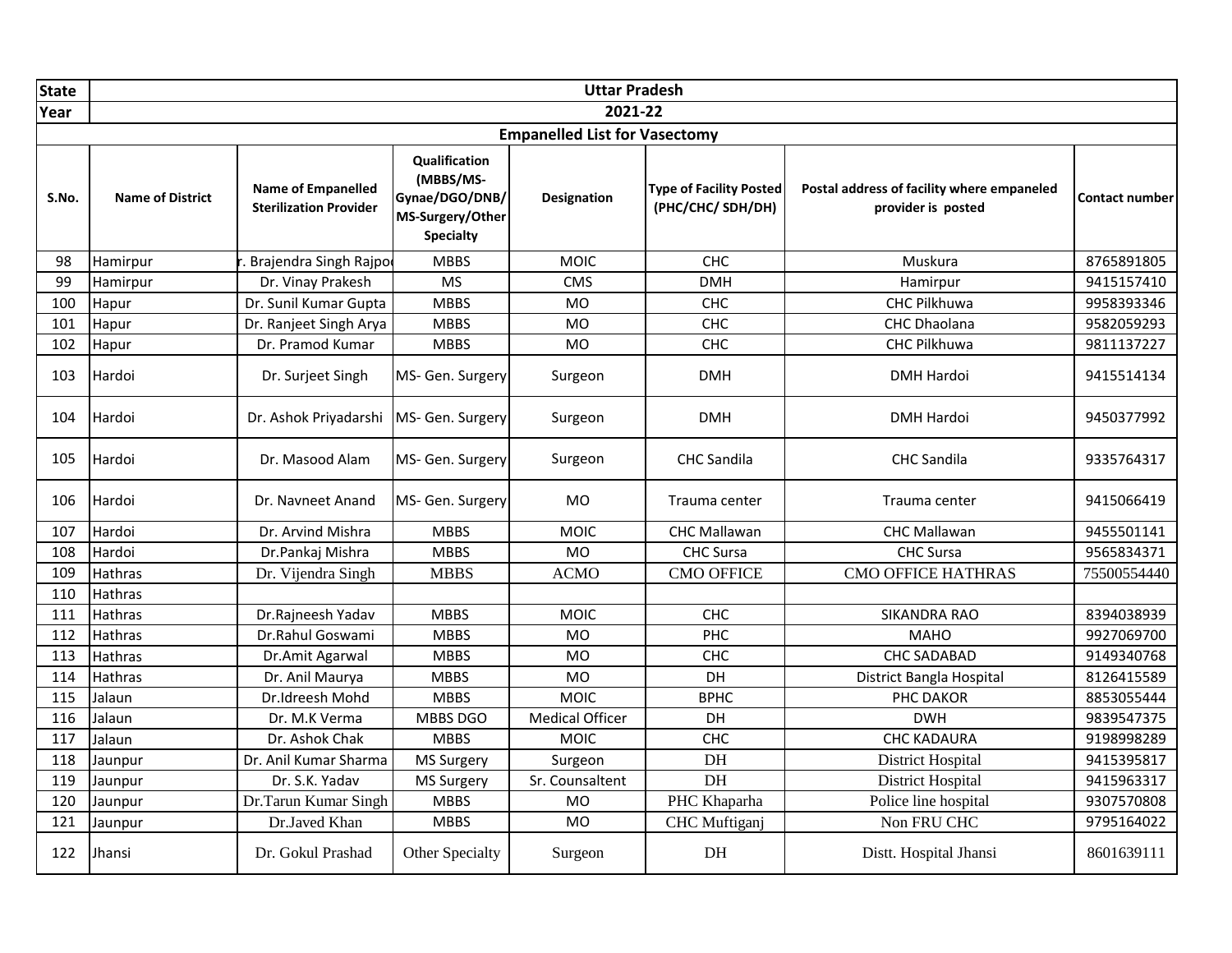| <b>State</b> |                         |                                                            |                                                                                      | <b>Uttar Pradesh</b>                 |                                                    |                                                                  |                       |
|--------------|-------------------------|------------------------------------------------------------|--------------------------------------------------------------------------------------|--------------------------------------|----------------------------------------------------|------------------------------------------------------------------|-----------------------|
| Year         |                         |                                                            |                                                                                      | 2021-22                              |                                                    |                                                                  |                       |
|              |                         |                                                            |                                                                                      | <b>Empanelled List for Vasectomy</b> |                                                    |                                                                  |                       |
| S.No.        | <b>Name of District</b> | <b>Name of Empanelled</b><br><b>Sterilization Provider</b> | Qualification<br>(MBBS/MS-<br>Gynae/DGO/DNB/<br>MS-Surgery/Other<br><b>Specialty</b> | <b>Designation</b>                   | <b>Type of Facility Posted</b><br>(PHC/CHC/SDH/DH) | Postal address of facility where empaneled<br>provider is posted | <b>Contact number</b> |
| 123          | Jhansi                  | Dr. Soniya                                                 | MS-Surgery                                                                           | Surgeon                              | DH                                                 | Distt. Hospital Jhansi                                           | 8126155955            |
| 124          | Jhansi                  | Dr. Tanveer rehman                                         | MS-Surgery                                                                           | Surgeon                              | <b>CHC</b>                                         | Distt. Hospital Jhansi                                           | 9198839812            |
| 125          | Kannauj                 | Dr. Jitendra Kumar Nag                                     | <b>MBBS</b>                                                                          | <b>MO</b>                            | <b>CHC</b>                                         | CHC Jalalabad, Kannauj                                           | 9305111133            |
| 126          | Kannauj                 | Dr.Ravindra Kumar                                          | <b>MBBS</b>                                                                          | M <sub>O</sub>                       | DH                                                 | Combined District Hospital, Kannauj                              | 9415333557            |
| 127          | Kanpur Dehat            | Dr Pawan Kumar                                             | <b>MBBS</b>                                                                          | <b>MO</b>                            | CHC                                                | <b>CHC Akbarpur</b>                                              | 9956415671            |
| 128          | Kanpur Dehat            | Dr Aditya Sachan                                           | <b>MBBS</b>                                                                          | <b>MO</b>                            | <b>MO</b>                                          | PHC Amroudha                                                     | 9389811179            |
| 129          | <b>Kanpur Nagar</b>     | Dr.Nar Singh Rajput                                        | MS-Surgery                                                                           | <b>MO</b>                            | CHC                                                | <b>CHC Ghatampur</b>                                             | 9839035324            |
| 130          | <b>Kanpur Nagar</b>     | Dr.Subir Katiyar                                           | MS-Surgery                                                                           | <b>MO</b>                            | CHC                                                | <b>CHC Chaubeypur</b>                                            | 9336101824            |
| 131          | <b>Kanpur Nagar</b>     | Dr. Swadesh Gupta                                          | Ms-Surgery                                                                           | Surgeon                              | <b>DCH</b>                                         | lanyavar Kaashiram District Combined Hospit                      | 9839079231            |
| 132          | <b>Kanpur Nagar</b>     | Dr. Abhishek Katiyar                                       | <b>MBBS</b>                                                                          | <b>MO</b>                            | CHC                                                | <b>CHC Patara</b>                                                | 8756793850            |
| 133          | <b>Kanpur Nagar</b>     | Dr. Navneet Chaudhar                                       | <b>MBBS</b>                                                                          | <b>MO</b>                            | CMO Office                                         | <b>CMO Kanpur Nagar</b>                                          | 9450827861            |
| 134          | Kanpur Nagar            | Dr. Anuj Dixit                                             | <b>MBBS</b>                                                                          | <b>MOIC</b>                          | CHC                                                | <b>CHC Shivrajpur</b>                                            | 9450095399            |
| 135          | <b>Kanpur Nagar</b>     | Dr. Ajay Maurya                                            | <b>MBBS</b>                                                                          | <b>MOIC</b>                          | CHC                                                | <b>CHC Bheetargaon</b>                                           | 9450727595            |
| 136          | <b>Kanpur Nagar</b>     | Dr. Jai Prakash                                            | <b>MBBS</b>                                                                          | <b>MO</b>                            | CHC                                                | CHC Ghatampur                                                    | 9451535612            |
| 137          | <b>Kanpur Nagar</b>     | Dr. Neeraj Sachaan                                         | <b>MBBS</b>                                                                          | <b>MOIC</b>                          | CHC                                                | <b>CHC Ghatampur</b>                                             | 9455972772            |
| 138          | Kanpur Nagar            | Dr. Dharmendra Kuma                                        | <b>MBBS</b>                                                                          | <b>MOIC</b>                          | <b>CHC</b>                                         | <b>CHC Kakwan</b>                                                | 9415788665            |
| 139          | <b>Kanpur Nagar</b>     | Dr. Rajeshwar Singh                                        | <b>MBBS</b>                                                                          | Surgeon                              | CHC                                                | CHC Kalyanpur (PHC Bhauti)                                       | 9170022839            |
| 140          | <b>Kanpur Nagar</b>     | Dr. Ganesh Prasad                                          | <b>MBBS</b>                                                                          | <b>MO</b>                            | CHC                                                | <b>CHC Bhillaur</b>                                              | 9415680856            |
| 141          | <b>Kanpur Nagar</b>     | Dr. Vinay Kumar                                            | MS-Surgery                                                                           | Surgeon                              | DH                                                 | <b>GVSM Medical College</b>                                      | 9660640989            |
| 142          | Kanpur Nagar            | Dr. K C Yadav                                              | <b>MBBS</b>                                                                          | <b>MO</b>                            | <b>CHC</b>                                         | Ghatampur                                                        | 9452362550            |
| 143          | <b>Kanpur Nagar</b>     | Dr. Jitendra Agarwal                                       | MS-Surgery                                                                           | Surgeon                              | DH                                                 | <b>KPM Hospital</b>                                              | 9838001608            |
| 144          | Kasganj                 | $\Omega$                                                   | $\Omega$                                                                             | $\Omega$                             | $\Omega$                                           | 0                                                                | 0                     |
| 145          | Kausambhi               | Dr.Saurabh Singh                                           | <b>MS Surgery</b>                                                                    | Surgeon                              | DH                                                 | DCH Kaushambi                                                    | 9598533333            |
| 146          | Kausambhi               | Dr.Dharmraj Singh                                          | MS Surgery                                                                           | Surgeon                              | DH                                                 | DCH Kaushambi                                                    | 8400424225            |
| 147          | Kausambhi               | Dr. Vijay Shanker Singh                                    | <b>MBBS</b>                                                                          | <b>MO</b>                            | PHC                                                | PHC Newada                                                       | 8765628277            |
| 148          | Kausambhi               | Dr.Kamlesh                                                 | <b>MBBS</b>                                                                          | <b>MO</b>                            | PHC                                                | PHC Mooratganj                                                   | 8004749932            |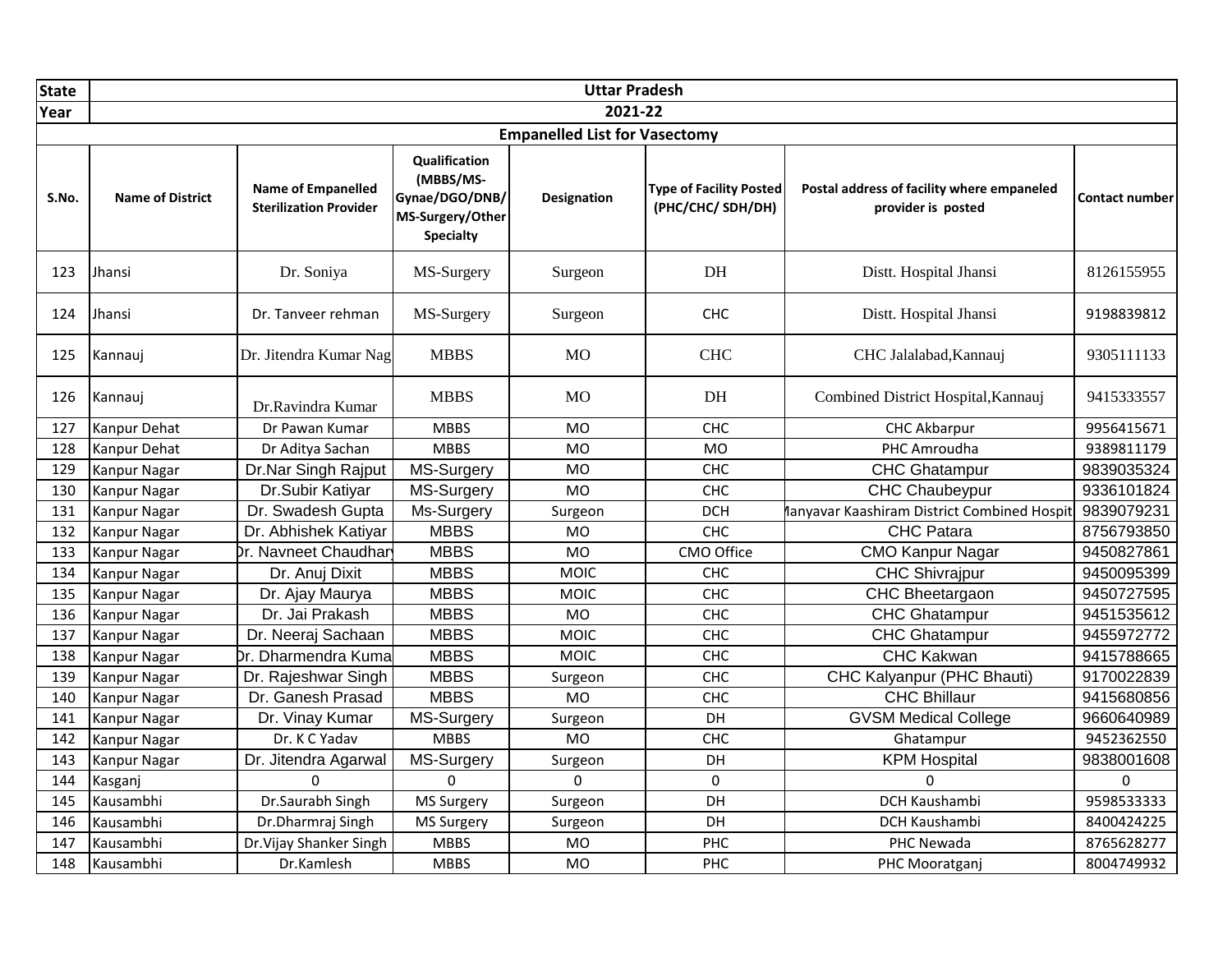| <b>State</b> |                         |                                                            |                                                                                             | <b>Uttar Pradesh</b>                 |                                                    |                                                                  |                       |
|--------------|-------------------------|------------------------------------------------------------|---------------------------------------------------------------------------------------------|--------------------------------------|----------------------------------------------------|------------------------------------------------------------------|-----------------------|
| Year         |                         |                                                            |                                                                                             | 2021-22                              |                                                    |                                                                  |                       |
|              |                         |                                                            |                                                                                             | <b>Empanelled List for Vasectomy</b> |                                                    |                                                                  |                       |
| S.No.        | <b>Name of District</b> | <b>Name of Empanelled</b><br><b>Sterilization Provider</b> | <b>Qualification</b><br>(MBBS/MS-<br>Gynae/DGO/DNB/<br>MS-Surgery/Other<br><b>Specialty</b> | <b>Designation</b>                   | <b>Type of Facility Posted</b><br>(PHC/CHC/SDH/DH) | Postal address of facility where empaneled<br>provider is posted | <b>Contact number</b> |
| 149          | Kausambhi               | Dr.Muktesh Dwivedi                                         | <b>MBBS</b>                                                                                 | <b>MO</b>                            | PHC                                                | PHC Chail                                                        | 7408999967            |
| 150          | Kausambhi               | Dr.Sunil Singh                                             | <b>MBBS</b>                                                                                 | <b>MO</b>                            | PHC                                                | PHC Mooratganj                                                   | 9161353553            |
| 151          | Kausambhi               | Dr.Arun Kumar Patel                                        | <b>MBBS</b>                                                                                 | <b>MO</b>                            | PHC                                                | PHC Manjhanpur                                                   | 8127493473            |
| 152          | Kausambhi               | Dr.Sudesh Kumar                                            | <b>MBBS</b>                                                                                 | <b>MO</b>                            | CHC                                                | <b>CHC Kaneli</b>                                                | 9451053555            |
| 153          | Kausambhi               | Dr.Arun Kumar Arya                                         | <b>MBBS</b>                                                                                 | <b>MO</b>                            | CHC                                                | <b>CHC Kaneli</b>                                                | 9305553507            |
| 154          | Kausambhi               | Dr.Hemant Bisen                                            | <b>MBBS</b>                                                                                 | <b>MO</b>                            | FRU CHC                                            | <b>CHC Sirathu</b>                                               | 9696510835            |
| 155          | Kausambhi               | Dr.Shashank Gupta                                          | <b>MBBS</b>                                                                                 | <b>MO</b>                            | <b>NPHC</b>                                        | Mooratganj                                                       | 9453010535            |
| 156          | Kausambhi               | Dr.Hind Prakash Mani                                       | <b>MBBS</b>                                                                                 | <b>MO</b>                            | CMO office                                         | CMO Office                                                       | 8726520664            |
| 157          | Kausambhi               | Dr. Neeraj Singh                                           | <b>MBBS</b>                                                                                 | <b>MO</b>                            | CHC                                                | Kara                                                             | 9919303667            |
| 158          | Kheri                   | Dr.Satish                                                  | <b>MS</b>                                                                                   | <b>MS</b>                            | Dmh                                                | Dmh                                                              | 9415913212            |
| 159          | Kheri                   | Dr. RK KOLi                                                | <b>MS</b>                                                                                   | <b>MS</b>                            | Dmh                                                | Dmh                                                              | 8299612640            |
| 160          | Kheri                   | Dr. Harsh Bharti                                           | <b>MS</b>                                                                                   | <b>MS</b>                            | Dmh                                                | Dmh                                                              | 9415070607            |
| 161          | Khushinagar             | <b>NA</b>                                                  | <b>NA</b>                                                                                   | <b>NA</b>                            | <b>NA</b>                                          | <b>NA</b>                                                        | <b>NA</b>             |
| 162          | Lalitpur                | <b>NA</b>                                                  | <b>NA</b>                                                                                   | <b>NA</b>                            | <b>NA</b>                                          | <b>NA</b>                                                        | <b>NA</b>             |
| 163          | Lucknow                 | <b>NA</b>                                                  | <b>NA</b>                                                                                   | <b>NA</b>                            | <b>NA</b>                                          | <b>NA</b>                                                        | <b>NA</b>             |
| 164          | Mahoba                  | Dr D K Sullere                                             | Surgeon                                                                                     | Surgeon                              | DH                                                 | DH Mahoba                                                        | 9450271287            |
| 165          | Mahoba                  | Dr K P Singh                                               | Surgeon                                                                                     | Supdtt.                              | <b>CHC</b>                                         | CHC Panwari                                                      | 9415145508            |
| 166          | Mahoba                  | Dr SK Verma                                                | <b>DGO</b>                                                                                  | <b>CMS</b>                           | <b>DWH</b>                                         | <b>DWH</b>                                                       | 9260953169            |
| 167          | Maharajganj             | Dr Bibhuti Kumar<br>Shukla                                 | <b>MS</b>                                                                                   | <b>General Surgeon</b>               | <b>DCH</b>                                         | <b>DCH Maharajganj</b>                                           | 9838797028            |
| 168          | Maharajganj             | Dr R P Rai                                                 | MBBS, DCH                                                                                   | Pediatician                          | <b>DCH</b>                                         | DCH Maharajganj                                                  | 9565468637            |
| 169          | Maharajganj             | Dr Anoop Kumar                                             | <b>MBBS</b>                                                                                 | <b>MO</b>                            | CHC                                                | <b>CHC Nichlaul</b>                                              | 7755076502            |
| 170          | Maharajganj             | Dr. R.R. Rai                                               | MBBS, MS                                                                                    | Surgeon                              | <b>DCH</b>                                         | DCH Maharajganj                                                  | 9415824813            |
| 171          | Maharajganj             | Dr Mukesh Kumar<br>Gupta                                   | <b>MBBS</b>                                                                                 | <b>MO</b>                            | <b>CHC</b>                                         | CHC Brijmanganj                                                  | 8765099655            |
| 172          | Maharajganj             | Dr Arun Kumar<br>Gupta                                     | <b>MBBS</b>                                                                                 | <b>MO</b>                            | CHC                                                | <b>CHC Lakshmipur</b>                                            | 7080041736            |
| 173          | Mainpuri                | Dr Gaurav Parik                                            | <b>MS Surgery</b>                                                                           | Surgeon                              | <b>DH</b>                                          | District Hospital Mainpuri                                       | 9458284421            |
| 174          | Mathura                 | Dr. SACHIN GUPTA                                           | <b>MBBS</b>                                                                                 | <b>MO</b>                            | DH                                                 |                                                                  | 9286540063            |
| 175          | Meeruth                 | Devendra kumar Sharn MS - Orthopaedic                      |                                                                                             | Surgeon                              | CHC                                                | CHC sardhana                                                     | 9219782358            |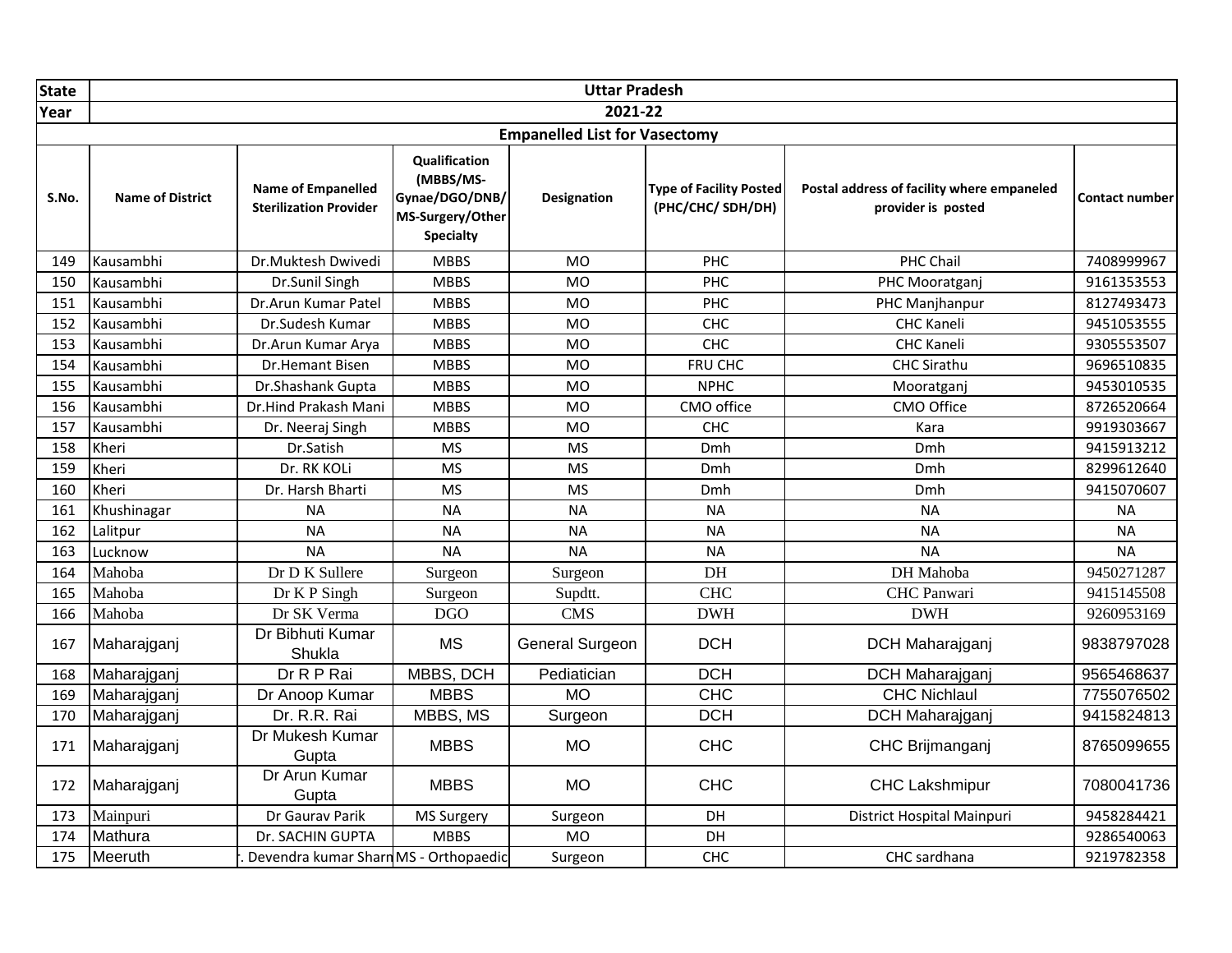| State |                         |                                                     |                                                                                      | <b>Uttar Pradesh</b>                 |                                                    |                                                                  |                       |
|-------|-------------------------|-----------------------------------------------------|--------------------------------------------------------------------------------------|--------------------------------------|----------------------------------------------------|------------------------------------------------------------------|-----------------------|
| Year  |                         |                                                     |                                                                                      | 2021-22                              |                                                    |                                                                  |                       |
|       |                         |                                                     |                                                                                      | <b>Empanelled List for Vasectomy</b> |                                                    |                                                                  |                       |
| S.No. | <b>Name of District</b> | Name of Empanelled<br><b>Sterilization Provider</b> | Qualification<br>(MBBS/MS-<br>Gynae/DGO/DNB/<br>MS-Surgery/Other<br><b>Specialty</b> | <b>Designation</b>                   | <b>Type of Facility Posted</b><br>(PHC/CHC/SDH/DH) | Postal address of facility where empaneled<br>provider is posted | <b>Contact number</b> |
| 176   | Meeruth                 | Dr. Phul Kumar                                      | MS-Surgery                                                                           | Surgeon                              | DH                                                 | <b>DMH Meerut</b>                                                | 9458071366            |
| 177   | Meeruth                 | Dr. Vipul Kumar                                     | <b>MBBS</b>                                                                          | <b>MO</b>                            | CHC                                                | <b>CHC Daurala</b>                                               | 9012965307            |
| 178   | Mirzapur                | Dr. Sanjay Panday                                   | MS-Surgery                                                                           | SURGEN                               | DH-F                                               | DWH-MZP                                                          | 9451623007            |
| 179   | Mirzapur                | Dr. J.P Vishkarma                                   | MBBS/Anesthet<br>ist                                                                 | <b>MO</b>                            | DH-F                                               | DWH-MZP                                                          | 9415268836            |
| 180   | Mirzapur                | Dr. Sanjay Kumar                                    | <b>MBBS</b>                                                                          | <b>MO</b>                            | DH-F                                               | DWH-MZP                                                          | 7007262245            |
| 181   | Mirzapur                | Dr. Kaushal Kumar                                   | <b>MBBS</b>                                                                          | MO                                   | CHC                                                | CHC-Marihan                                                      | 9432921505            |
| 182   | Mirzapur                | Dr.Sant Lal                                         | <b>MBBS</b>                                                                          | MO                                   | CHC                                                | CHC-Rajgarh                                                      | 941561273             |
| 183   | Moradabad               | DR RAVINDRA SINGH                                   | <b>MS</b>                                                                            | GS                                   | DH                                                 | <b>MORADABAD</b>                                                 | 8869827288            |
| 184   | Moradabad               | DR A K SRIVASTAVA                                   | <b>DLO</b>                                                                           | GS                                   | DH                                                 | <b>MORADABAD</b>                                                 | 9412355213            |
| 185   | Muzaffarnagar           | Dr. Pankaj Aggarwal                                 | MS-Surgery                                                                           | <b>CMS</b>                           | DH                                                 | Swami Kalyan Dev District Male Hospital,<br>Muzaffarnagar        | 9837466429            |
| 186   | Muzaffarnagar           | Dr. Ajeet Choudhry                                  | MS-Surgery                                                                           | <b>MO</b>                            | DH                                                 | CHC Khatauli, District Muzaffarnagar                             | 9412409293            |
| 187   | Pilibhit                | <b>NA</b>                                           | <b>NA</b>                                                                            | <b>NA</b>                            | <b>NA</b>                                          | <b>NA</b>                                                        | <b>NA</b>             |
| 188   | Pratapgarh              | Abhishek Singh                                      | <b>MBBS</b>                                                                          | <b>MO</b>                            | CHC                                                | PHC Mandhata                                                     | 8874463054            |
| 189   | Pratapgarh              | Vivek Kumar                                         | <b>MBBS</b>                                                                          | <b>MO</b>                            | CHC                                                | PHC Babaganj                                                     | 9455484730            |
| 190   | Pratapgarh              | Magsood Ahmad                                       | <b>MBBS</b>                                                                          | <b>MO</b>                            | CHC                                                | CHC Mandhata                                                     | 9455600889            |
| 191   | Pratapgarh              | Alok Ranjan                                         | <b>MBBS</b>                                                                          | <b>MO</b>                            | <b>CHC</b>                                         | <b>CHC Sangipur</b>                                              | 9838427668            |
| 192   | Pratapgarh              | Yagyavendra Singh                                   | <b>MBBS</b>                                                                          | <b>MO</b>                            | <b>CHC</b>                                         | PHC Sukhpalnagar                                                 | 9807010535            |
| 193   | Pratapgarh              | Ashish Chatrevedi                                   | <b>MBBS</b>                                                                          | <b>MO</b>                            | CHC                                                | CHC Sangramgarh                                                  | 9454950151            |
| 194   | Pratapgarh              | <b>Mohammad Haroon</b>                              | <b>MBBS</b>                                                                          | <b>MO</b>                            | CHC                                                | CHC Maheshganj                                                   | 8948816349            |
| 195   | Pratapgarh              | Mohammad Hasim                                      | <b>MBBS</b>                                                                          | MO                                   | CHC                                                | PHC Mandhata                                                     | 9415308559            |
| 196   | Pratapgarh              | <b>Arvind Gupta</b>                                 | MS- Gen. Surgery                                                                     | Suptt.                               | <b>CHC</b>                                         | <b>CHC Lalganj</b>                                               | 9897337418            |
| 197   | Pratapgarh              | Mahendra Kumar                                      | MS- Gen. Surgery                                                                     | Suptt.                               | CHC                                                | CHC Patti                                                        | 9412010191            |
| 198   | Pratapgarh              | Dr.S.C.L Dwivedi                                    | MS- Gen. Surgery                                                                     | <b>ACMO RCH</b>                      | CMO Office                                         | CMO Office                                                       | 9415250283            |
| 199   | Raibareily              | <b>NA</b>                                           | <b>NA</b>                                                                            | <b>NA</b>                            | <b>NA</b>                                          | <b>NA</b>                                                        | <b>NA</b>             |
| 200   | Rampur                  | Dr. Rajesh Kumar                                    | <b>MS</b>                                                                            | Gen Seurgon                          | DH                                                 | DH                                                               | 9415175648            |
| 201   | Rampur                  | Dr. Aslam                                           | <b>MBBS</b>                                                                          | <b>MO</b>                            | <b>CHC</b>                                         | <b>CHC MILAK</b>                                                 | 7669579222            |
| 202   | Rampur                  | Dr. Dashrath Singh                                  | <b>MBBS</b>                                                                          | <b>MO</b>                            | DH                                                 | DH                                                               | 8057095214            |
| 203   | <b>SK Nagar</b>         | Dr. Sanjeet Mishra                                  | MS-Surgery                                                                           | Surgeon                              | <b>CDH</b>                                         | Khalilabad                                                       | 9839460164            |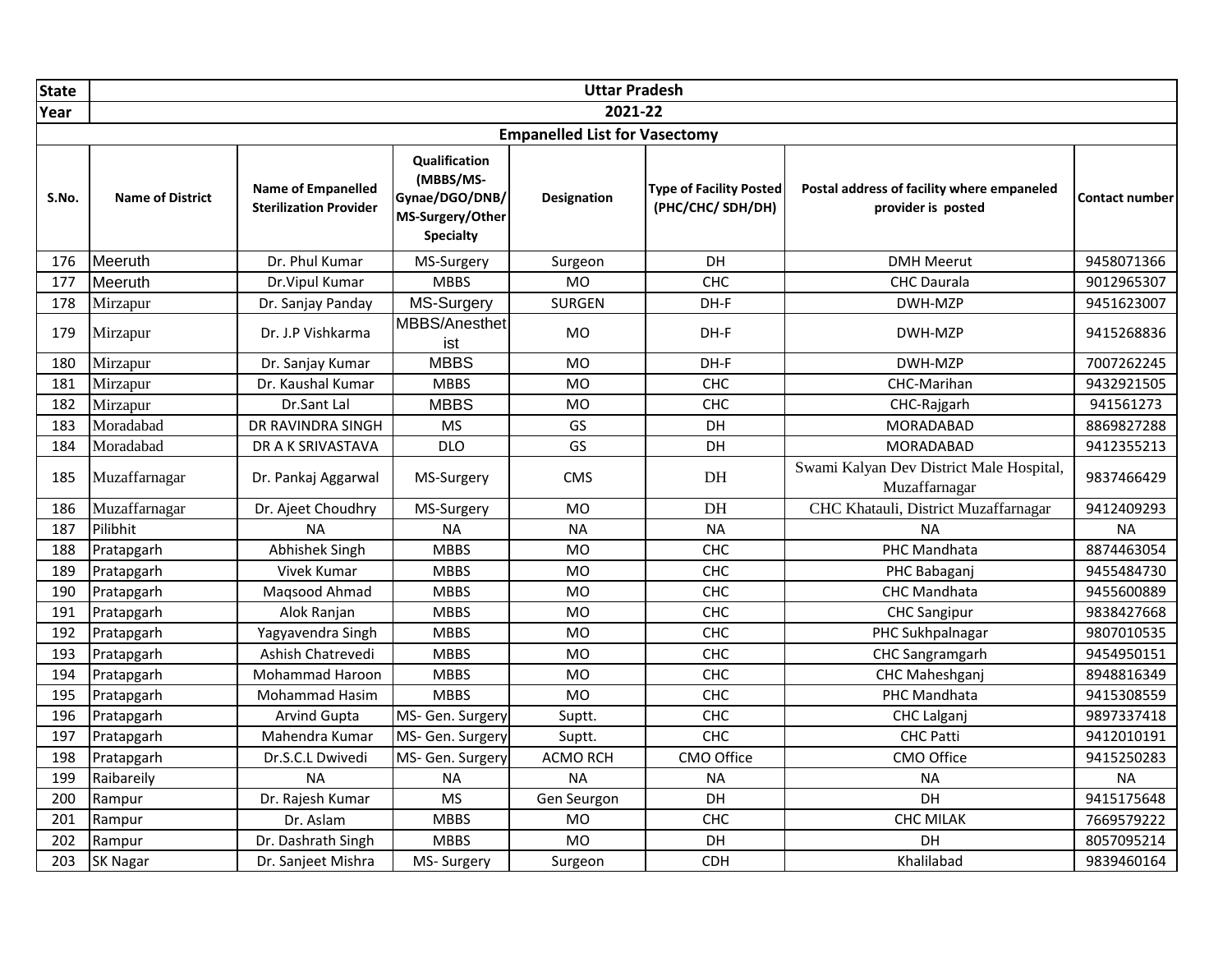| State |                         |                                                     |                                                                                             | <b>Uttar Pradesh</b>                 |                                                    |                                                                  |                |
|-------|-------------------------|-----------------------------------------------------|---------------------------------------------------------------------------------------------|--------------------------------------|----------------------------------------------------|------------------------------------------------------------------|----------------|
| Year  |                         |                                                     |                                                                                             | 2021-22                              |                                                    |                                                                  |                |
|       |                         |                                                     |                                                                                             | <b>Empanelled List for Vasectomy</b> |                                                    |                                                                  |                |
| S.No. | <b>Name of District</b> | Name of Empanelled<br><b>Sterilization Provider</b> | <b>Qualification</b><br>(MBBS/MS-<br>Gynae/DGO/DNB/<br>MS-Surgery/Other<br><b>Specialty</b> | Designation                          | <b>Type of Facility Posted</b><br>(PHC/CHC/SDH/DH) | Postal address of facility where empaneled<br>provider is posted | Contact number |
| 204   | <b>SK Nagar</b>         | Dr. Lokesh Tripathi                                 | <b>MBBS</b>                                                                                 | <b>MO</b>                            | CHC                                                | Mehdawal                                                         | 9450902915     |
| 205   | <b>SK Nagar</b>         | Dr. Ram Bhagat Gaur                                 | <b>MBBS</b>                                                                                 | <b>MO</b>                            | CHC                                                | Mehdawal                                                         | 9044430470     |
| 206   | <b>SK Nagar</b>         | Dr. RK Chaudhari                                    | MS-Surgery                                                                                  | Surgeon                              | Private Hospital                                   | Sparsh Hospital                                                  | 9793140672     |
| 207   | Saharanpur              | Dr. Naresh Saini                                    | MS-Surgeon                                                                                  | Senior Consultant                    | DH                                                 | SBD District Male Hospital, Saharanpur                           | 9412111921     |
| 208   | Saharanpur              | Dr. Shivendra Singh                                 | MS-Surgeon                                                                                  | Senior Consultant                    | DH                                                 | SBD District Male Hospital, Saharanpur                           | 9999255155     |
| 209   | Saharanpur              | Dr. Sanjeev Maglik                                  |                                                                                             | IBBS, MS SurgeoChief Medical Officer | CMO Office                                         | CMO Office, Saharanpur                                           | 8005192691     |
| 210   | Saharanpur              | Dr. Vinod Kumar                                     | IBBS, MS Surgeor                                                                            | Surgeon                              | DH                                                 | SBD District Male Hospital, Saharanpur                           | 9411952701     |
| 211   | Saharanpur              | Dr. Ramesh Chandra                                  | IBBS, MS Surgeor                                                                            | Surgeon                              | DH                                                 | SBD District Male Hospital, Saharanpur                           | 9634092033     |
| 212   | Sambhal                 | <b>NA</b>                                           | <b>NA</b>                                                                                   | <b>NA</b>                            | <b>NA</b>                                          | <b>NA</b>                                                        | <b>NA</b>      |
| 213   | Shahjhanpur             | Dr. Mahendra Kumar                                  | <b>MS</b>                                                                                   | sur.                                 | DH                                                 | District Male Hospital shahjahanpur                              | 9415051347     |
| 214   | Shahjhanpur             | Dr-Gyanendra Kumar                                  | <b>MBBS</b>                                                                                 | <b>MO</b>                            | <b>CHC</b>                                         | <b>CHC</b> Kanth                                                 | 8004767698     |
| 215   | Shahjhanpur             | Dr- Aalok Jaiswal                                   | <b>MBBS</b>                                                                                 | <b>MO</b>                            | <b>CHC</b>                                         | <b>CHC</b> Tilhar                                                | 7599038222     |
| 216   | Shahjhanpur             | Dr- V.K.Varma                                       | <b>MBBs</b>                                                                                 | <b>MO</b>                            | <b>CHC</b>                                         | CHC Banda                                                        | 9984614005     |
| 217   | Shahjhanpur             | Dr-S.P.Gangwar                                      | <b>MBBS</b>                                                                                 | <b>MO</b>                            | <b>CHC</b>                                         | <b>CHC</b> Powayan                                               | 8934792507     |
| 218   | Shamli                  | Dr. Ramveer Singh                                   | <b>MBBS</b>                                                                                 | Medical<br>Supritendent              | <b>CHC</b>                                         | <b>CHC</b> Kandhla                                               | 7078005094     |
| 219   | Shrawasti               | Dr.Uday Nath                                        | <b>MBBS</b>                                                                                 | ACMO (RCH)                           | CMO Office                                         | CMO Office Bhinga Shrawasti                                      | 9919762926     |
| 220   | Sitapur                 | Dr. Surendra Shahi                                  | <b>MS Surgery</b>                                                                           | <b>ACMO</b>                          | CMO Office                                         | CMO Office                                                       | 9792099990     |
| 221   | Sitapur                 | Dr.Satish Chndra<br>Labhyan                         | <b>MS Surgery</b>                                                                           | <b>MO</b>                            | <b>DMH</b>                                         | <b>DHM</b>                                                       | 9452272988     |
| 222   | Sitapur                 | Dr.Ashwini Verma                                    | <b>MBBS</b>                                                                                 | <b>MO</b>                            | Sidhauli CHC                                       | Sidhauli CHC                                                     | 9795575344     |
| 223   | Sitapur                 | Dr. R.K Gupta                                       | <b>MBBS</b>                                                                                 | <b>MO</b>                            | Mishrikh CHC                                       | Mishrikh CHC                                                     | 7897160391     |
| 224   | Sitapur                 | Dr Anil Sachan                                      | MBBS, EMOC                                                                                  | <b>MO</b>                            | Non FRU CHC                                        | SANDA CHC                                                        | 9450314644     |
| 225   | Sonebhadra              | <b>NA</b>                                           | <b>NA</b>                                                                                   | <b>NA</b>                            | <b>NA</b>                                          | <b>NA</b>                                                        | <b>NA</b>      |
| 226   | Sultanpur               | Dr. Amit Kaushik                                    | <b>MBBS</b>                                                                                 | <b>MO</b>                            | $\overline{DH}$                                    | DH                                                               | 9611561049     |
| 227   | Sultanpur               | Dr. Laxman Singh                                    | <b>DGO</b>                                                                                  | <b>ACMO</b>                          | <b>CMO Office</b>                                  |                                                                  | 9450185693     |
| 228   | Unnao                   | Dr Akhilesh Vikkram                                 | MS-Surgery                                                                                  | Medical Suprintenden                 | CHC Nawabganj                                      | CHC Nawabganj, Unnao                                             | 9451161035     |
| 229   | Unnao                   | Dr.Sanjay Varma                                     | MS-Surgery                                                                                  | Senior Surgeon                       | DMH                                                | Uma Shanker Dixit District Male Hospital<br>Unnao                | 9415725337     |
| 230   | Unnao                   | Dr Promod Kumar                                     | MS-Surgery                                                                                  | Medical Suprintenden                 | CHC                                                | Purwa                                                            | 9412421679     |